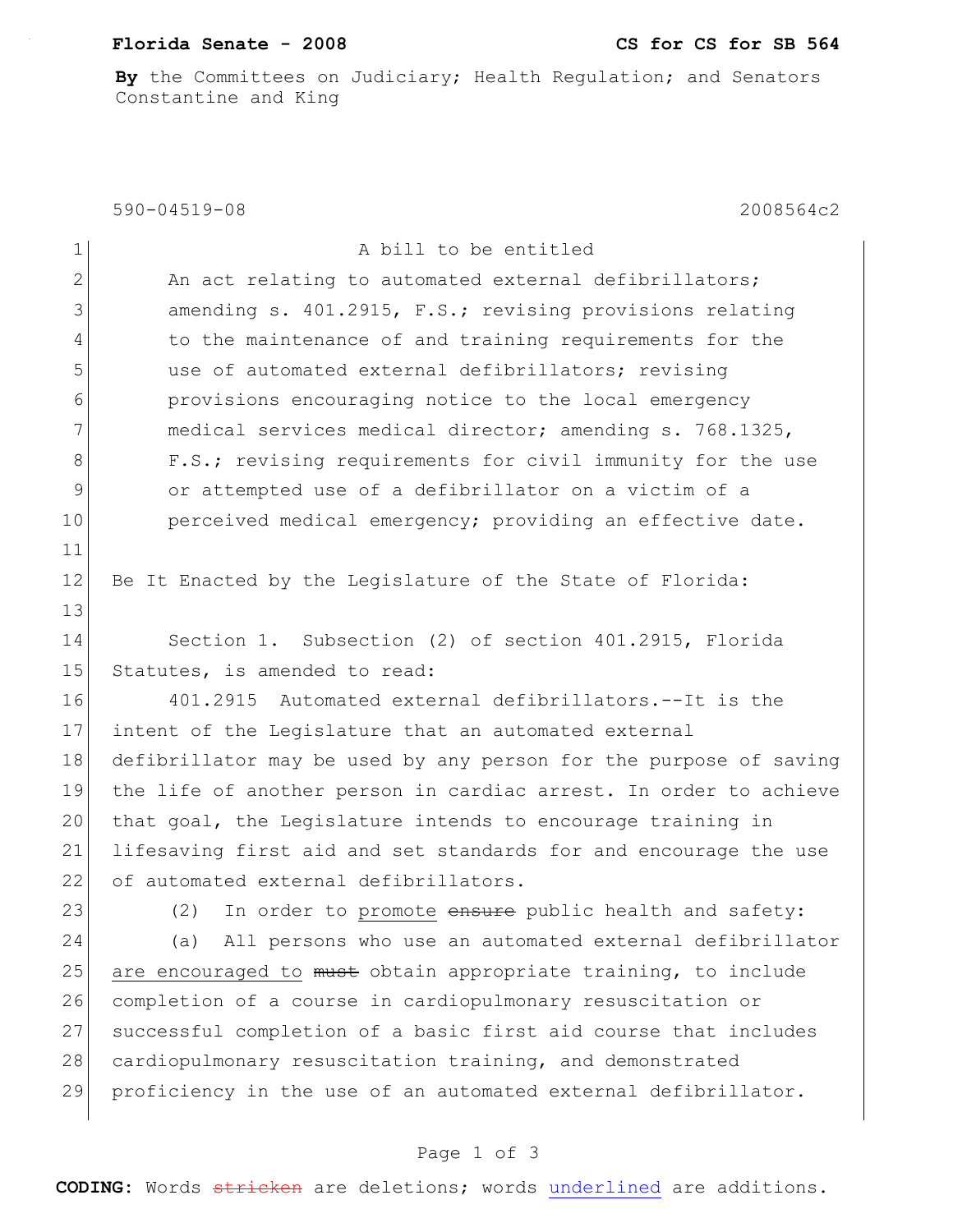590-04519-08 2008564c2

30 (b) Any person or entity in possession of an automated 31 external defibrillator is encouraged to notify register with the 32 local emergency medical services medical director of the 33 existence and location of the automated external defibrillator.

34 (c) Any person who uses an automated external defibrillator 35 shall activate the emergency medical services system as soon as 36 possible upon use of the automated external defibrillator.

37 Section 2. Subsection (3) of section 768.1325, Florida 38 Statutes, is amended to read:

39 768.1325 Cardiac Arrest Survival Act; immunity from civil 40 liability.--

41 (3) Notwithstanding any other provision of law to the 42 contrary, and except as provided in subsection  $(4)$ , any person 43 who uses or attempts to use an automated external defibrillator 44 device on a victim of a perceived medical emergency, without 45 objection of the victim of the perceived medical emergency, is 46 immune from civil liability for any harm resulting from the use 47 or attempted use of such device. In addition, notwithstanding any 48 other provision of law to the contrary, and except as provided in 49 subsection (4), any person who acquired the device and makes it 50 available for use, including, but not limited to, a community 51 association organized under chapter 617, chapter 718, chapter 52 719, chapter 720, chapter 721, or chapter 723, is immune from 53 such liability, if the harm was not due to the failure of such 54 person acquirer of the device to:

 $\left\{\left(\frac{a}{b}\right)\right\}$  Notify the local emergency medical services medical 56 director of the most recent placement of the device within a 57 reasonable period of time after the device was placed;

58 (a) (a) Ab Properly maintain and test the device; or

## Page 2 of 3

**CODING:** Words stricken are deletions; words underlined are additions.